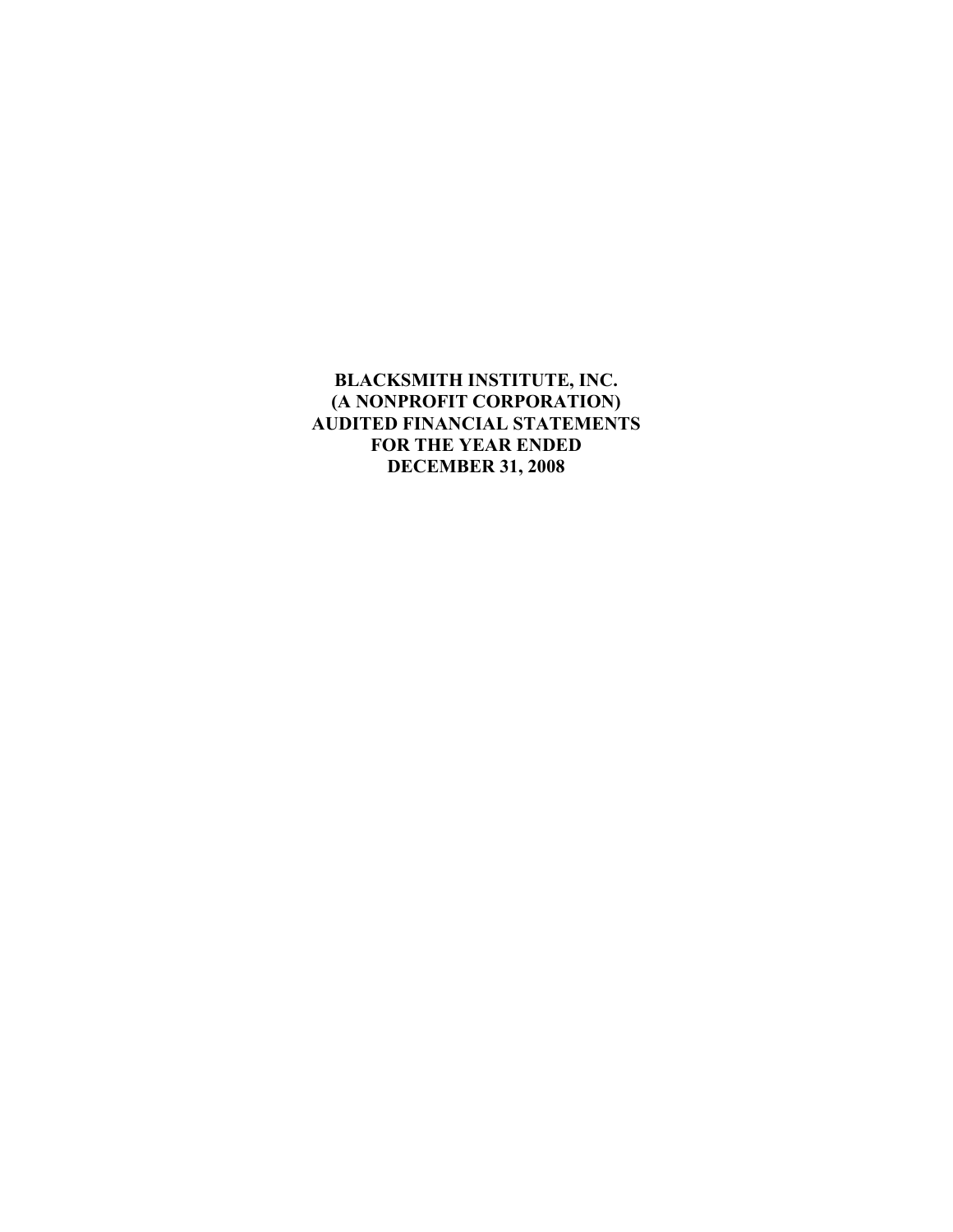# **Contents**

| <b>Auditor's report</b>                    |           |
|--------------------------------------------|-----------|
| <b>Financial statements</b>                |           |
| <b>Statement of Financial Position</b>     |           |
| <b>Statement of Activities</b>             | $3-4$     |
| <b>Statement of Functional Activities</b>  | $5 - 6$   |
| <b>Statement of Cash Flows</b>             | $7 - 8$   |
| Summary of significant accounting policies | $9 - 11$  |
| Notes to the financial statements          | $12 - 13$ |
| Schedule A                                 | 14        |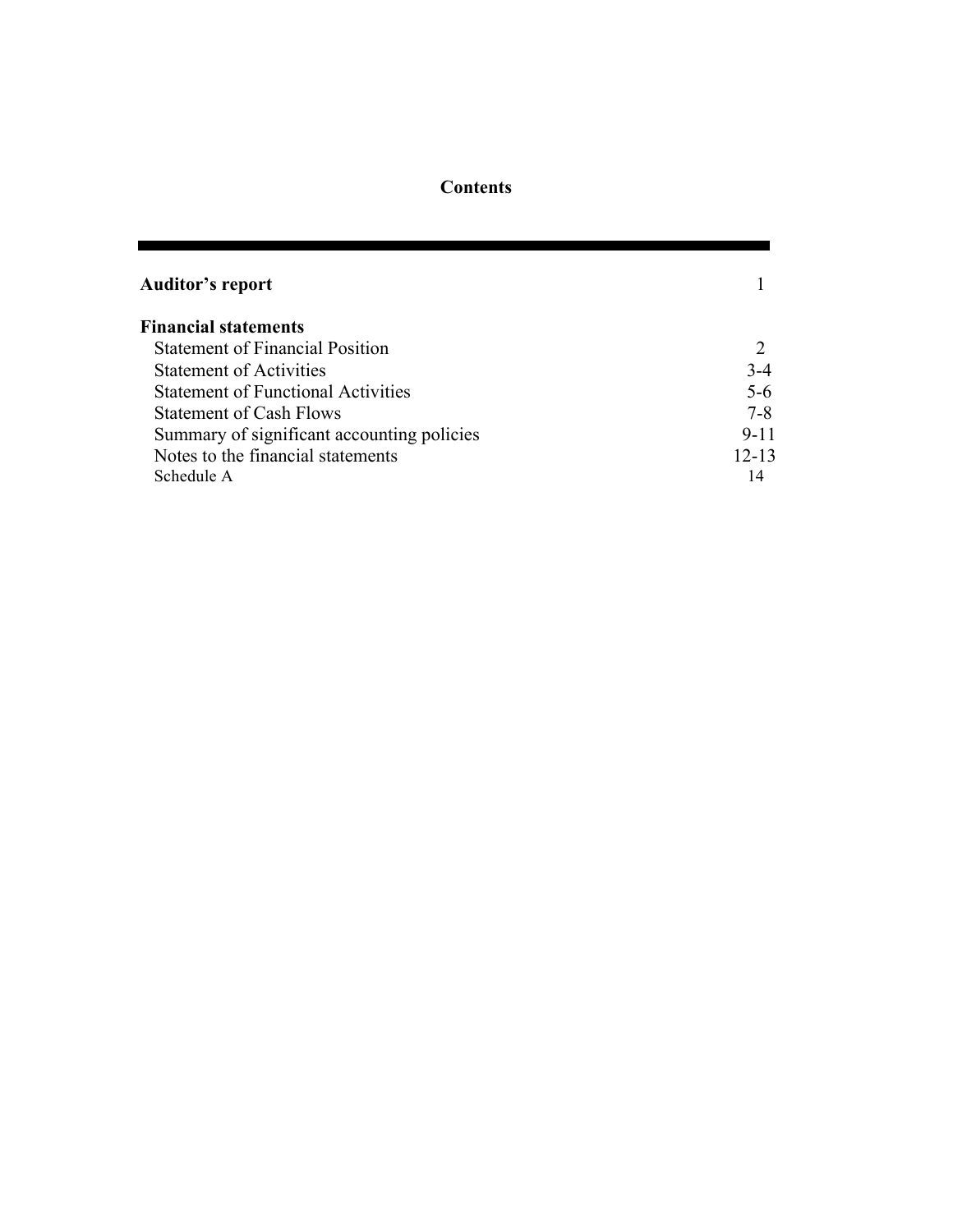

**Independent Auditor's Report**

To the Board of Directors Blacksmith Institute, Inc. New York, NY

We have audited the accompanying statement of financial condition of Blacksmith Institute Inc. (a not for profit corporation) as of December 31, 2008, and the related statement of activities and cash flow for the year then ended. These financial statements are the responsibility of the Company's management. Our responsibility is to express an opinion on these financial statements based on our audit.

We conducted our audit in accordance with auditing standards generally accepted in the United States of America. Those standards require that we plan and perform the audit to obtain reasonable assurance about whether the financial statements are free of material misstatements. An audit includes examining, on a test basis, evidence supporting the amounts and disclosures in the financial statements. An audit also includes assessing the accounting principles used and significant estimates made by management, as well as evaluating the overall financial statement presentation. We believe that our audit provides a reasonable basis for our opinion.

In our opinion, the financial statements referred to above present fairly, in all material respects, the financial position of Blacksmith Institute Inc. as of December 31, 2008, and the results of its operations and its cash flows for the year then ended in conformity with accounting principles generally accepted in the United States of America.

*P. BOYD CPA, PLLC* Certified Public Accountants

April 21, 2010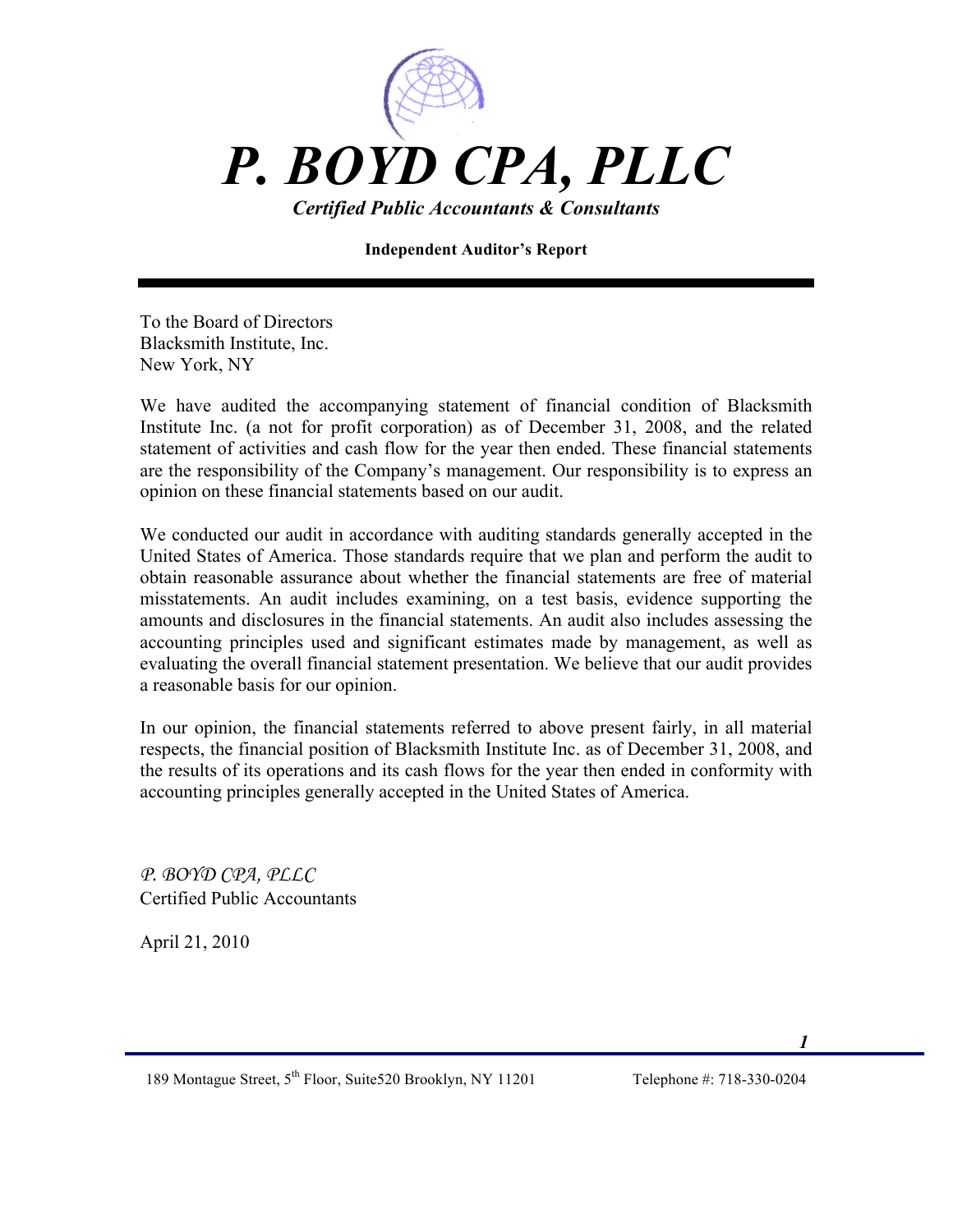## **BLACKMITH INSTITUTE (A NONPROFIT CORPORATION) STATEMENT OF FINANCIAL POSITION DECEMBER 31, 2008**

| <b>Assets</b>                              |                                      |                  |
|--------------------------------------------|--------------------------------------|------------------|
|                                            | 2007                                 | 2008             |
| <b>Current assets</b>                      |                                      |                  |
| Cash and cash equivalents                  | \$509,934                            | \$<br>708,706    |
| Grants receivable                          | 178,895                              | 812,742          |
| Prepaid insurance                          | 940                                  | 827              |
| Deferred asset                             | 11,765                               | 11,765           |
| <b>Total current assets</b>                | 701,534                              | 1,534,040        |
| <b>Fixed assets (net of accumulated</b>    |                                      |                  |
| depreciation of \$75,364) (Note 1)         | 194,871                              | 170,374          |
| <b>Other assets</b>                        |                                      |                  |
| Grants receivable- long term               |                                      | $\boldsymbol{0}$ |
| <b>Total other assets</b>                  |                                      | 170,374          |
| <b>Total assets</b>                        | \$896,405                            | \$1,704,414      |
|                                            | <b>Liabilities and Fund Balances</b> |                  |
| <b>Current liabilities</b>                 |                                      |                  |
| Accounts and accrued expenses payable      | \$<br>18,367                         | 11,865<br>\$     |
| Deferred income                            | 0                                    | $\theta$         |
| Grants payable                             | 132,154                              | 831,513          |
| <b>Total current liabilities</b>           | 150,521                              | 843,378          |
| <b>Long-term liabilities</b>               |                                      | $\boldsymbol{0}$ |
| <b>Total long-term liabilities</b>         | $\boldsymbol{0}$                     | 0                |
| <b>Total liabilities</b>                   | $\bf{0}$                             | 0                |
| <b>Net assets</b>                          |                                      |                  |
| Permanently restricted net assets          | 0                                    | $\Omega$         |
| Temporarily restricted net assets          | 370,951                              | 370,951          |
| Unrestricted net assets                    | 374,933                              | 490,085          |
| <b>Total net assets</b>                    | 745,884                              | 861,036          |
| <b>Total liabilities and fund balances</b> | \$896,405                            | \$1,704,414      |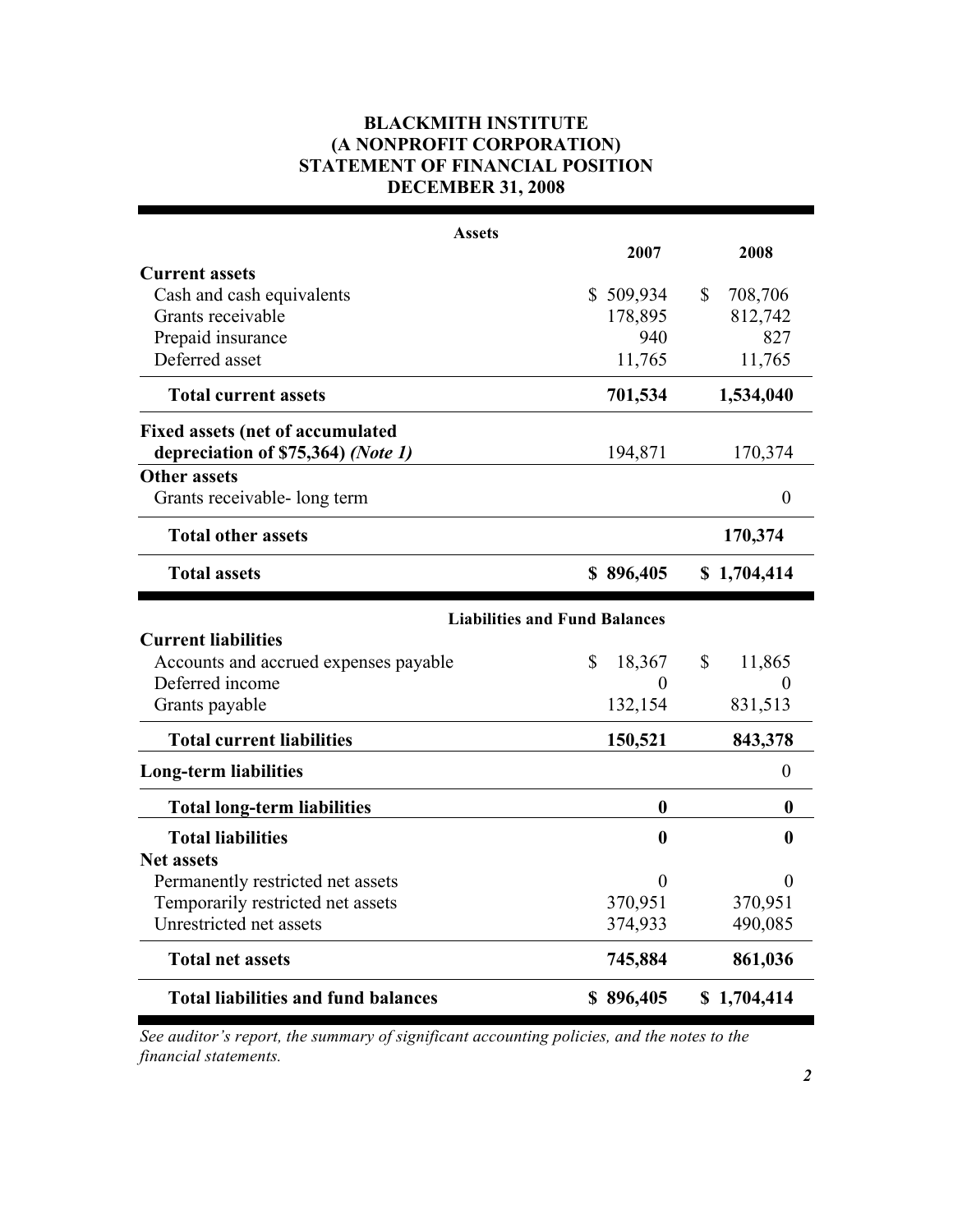## **BLACKSMITH INSTITUTE INC. (A NONPROFIT CORPORATION) STATEMENT OF ACTIVITIES FOR THE YEAR ENDED DECEMBER 31, 2008**

|                                       | <b>Unrestricted</b>       | <b>Temporarily Permanently</b><br><b>Restricted</b> | <b>Restricted</b> | <b>Total</b>  |
|---------------------------------------|---------------------------|-----------------------------------------------------|-------------------|---------------|
| <b>Support and revenue</b>            |                           |                                                     |                   |               |
| Grants                                | $\mathbb{S}^-$<br>587,623 | \$2,613,511                                         | $\boldsymbol{0}$  | \$3,201,134   |
| Contributions                         | 280,406                   |                                                     |                   | 280,406       |
| Fundraising income (Schedule A)       | 21,380                    |                                                     |                   | 21,380        |
| In-kind contributions                 | 423,251                   |                                                     |                   | 423,251       |
| Other income                          | 7,263                     |                                                     |                   | 7,263         |
| Interest income                       | 15,315                    |                                                     |                   | 15,315        |
| Net assets released from              | 2,613,511                 | (2,613,511)                                         |                   |               |
| Restrictions                          |                           |                                                     |                   |               |
| <b>Total support and revenue</b>      | 3,948,749                 | $\boldsymbol{0}$                                    | $\mathbf{0}$      | 3,948,749     |
| <b>Functional expenses</b>            |                           |                                                     |                   |               |
| Administration                        | 115,074                   |                                                     |                   | 115,074       |
| Programs                              | 3,689,751                 |                                                     |                   | 3,689,751     |
| Fundraising                           | 28,772                    |                                                     |                   | 28,772        |
| <b>Total functional expenses</b>      | 3,833,597                 | $\boldsymbol{0}$                                    | $\bf{0}$          | 3,833,597     |
| <b>Excess (Deficiency) of support</b> |                           |                                                     |                   |               |
| revenue over expenses                 | 115,152                   | 0                                                   | $\bf{0}$          | 115,152       |
| Net Assets – January 1, 2008          | 374,933                   | 370,951                                             |                   | 745,884       |
| Other adjustments                     |                           |                                                     |                   |               |
| Net assets -December 31, 2008         | 490,085<br><sup>\$</sup>  | \$370,951                                           | \$0               | \$<br>861,036 |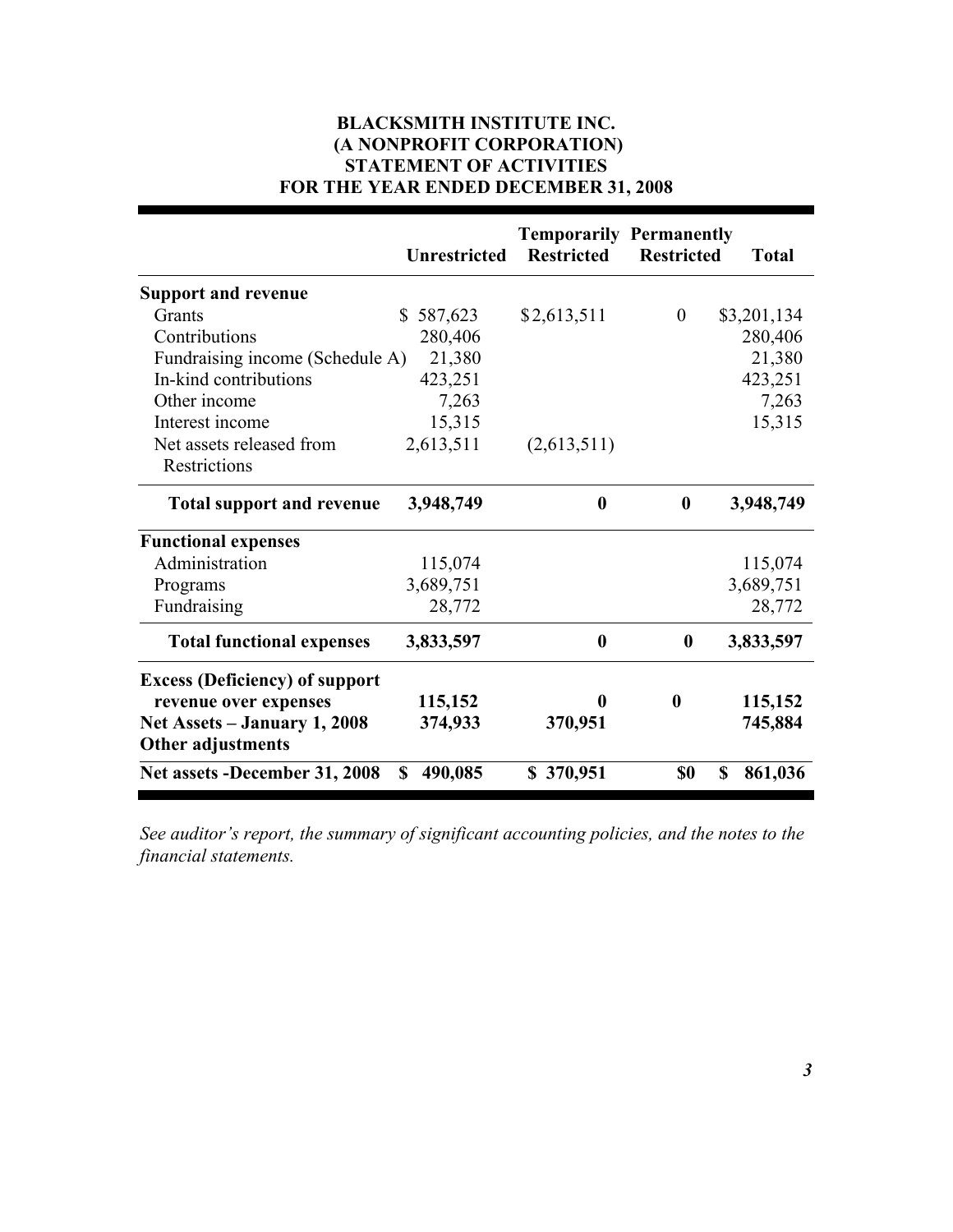## **BLACKSMITH INSTITUTE INC. (A NONPROFIT CORPORATION) STATEMENT OF ACTIVITIES FOR THE YEAR ENDED DECEMBER 31, 2007**

|                                       | <b>Unrestricted</b> | <b>Temporarily Permanently</b><br><b>Restricted</b> | <b>Restricted</b>     | <b>Total</b>  |
|---------------------------------------|---------------------|-----------------------------------------------------|-----------------------|---------------|
| <b>Support and revenue</b>            |                     |                                                     |                       |               |
| \$<br>Grants                          | 151,143             | \$599,117                                           | $\theta$              | \$<br>750,260 |
| Contributions                         | 141,596             | 125,000                                             |                       | 266,596       |
| In-kind contributions                 | 319,495             |                                                     |                       | 319,495       |
| Other income                          | 13,255              |                                                     |                       | 13,255        |
| Interest income                       | 4,419               |                                                     |                       | 4,419         |
| Net assets released from              |                     |                                                     |                       |               |
| Restrictions                          | 375,166             | (375, 166)                                          |                       |               |
| <b>Total support and revenue</b>      | 1,005,074           | 348,951                                             | $\boldsymbol{0}$      | 1,354,025     |
| <b>Functional expenses</b>            |                     |                                                     |                       |               |
| Administration                        | 83,069              |                                                     |                       | 83,069        |
| Programs                              | 1,008,896           |                                                     |                       | 1,008,896     |
| Fundraising                           | 22,197              |                                                     |                       | 22,197        |
| <b>Total functional expenses</b>      | 1,114,162           |                                                     | $\boldsymbol{0}$      | 1,114,162     |
| <b>Excess (Deficiency) of support</b> |                     |                                                     |                       |               |
| revenue over expenses                 | (109, 088)          | 348,951                                             | $\boldsymbol{0}$      | 239,863       |
| Net Assets – January 1, 2006          | 484,021             | 22,000                                              |                       | 506,021       |
| Other adjustments                     |                     |                                                     |                       |               |
| Net assets – December 31, 2007        | \$374,933           | \$370,951                                           | S<br>$\boldsymbol{0}$ | \$745,884     |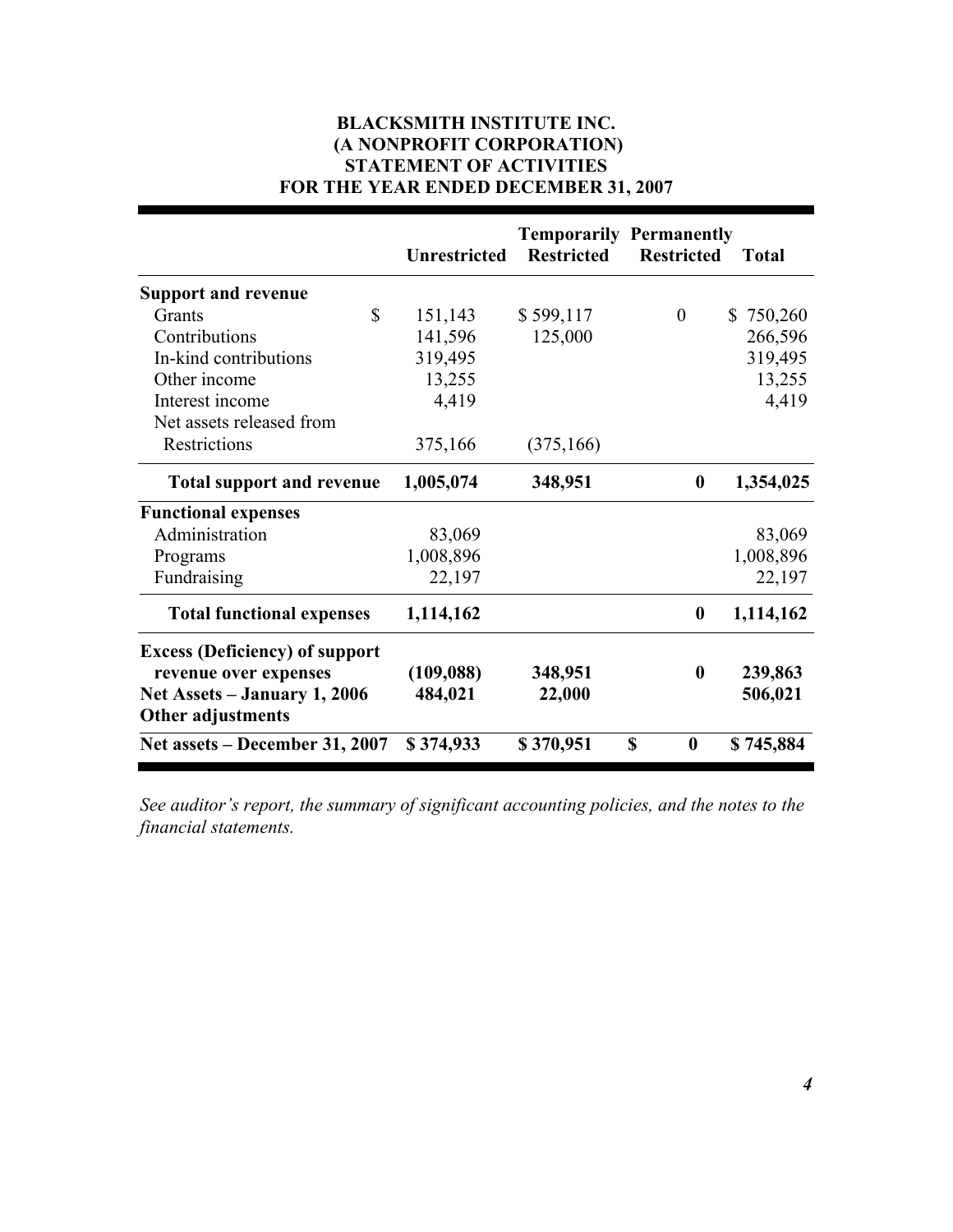## **BLACKSMITH INSTITUTE INC. (A NONPROFIT CORPORATION) SCHEDULE OF FUNCTIONAL EXPENSES FOR THE YEAR ENDED DECEMBER 31, 2008**

|                                   |              | <b>Administration Programs</b> | Fund<br>Raising | <b>Total</b>  |
|-----------------------------------|--------------|--------------------------------|-----------------|---------------|
| <b>Salaries</b>                   | \$<br>31,786 | \$<br>83,727                   | \$6,357         | \$<br>121,870 |
| Pollution related program expense | $\theta$     | 3,192,569                      | $\theta$        | 3,192,569     |
| Office expenses                   | 19,729       | 30,795                         | 5,599           | 56,123        |
| Rent expense                      | 16,000       | 16,000                         | $\Omega$        | 32,000        |
| Depreciation expense              | 7,678        | 15,357                         | 2,560           | 25,595        |
| Telephone                         |              | $\theta$                       |                 |               |
| Bank charges                      | 301          | 2,707                          | $\theta$        | 3,008         |
| Insurance                         | 3,172        | 7,401                          |                 | 10,573        |
| Interest expense                  | 1,831        | 2,747                          | 0               | 4,578         |
| Marketing expense                 | 9,641        | 5,785                          | 3,856           | 19,282        |
| Donated equipment                 | $\theta$     | 6,500                          | 0               | 6,500         |
| In-kind payroll                   | 20,800       | 72,800                         | 10,400          | 104,000       |
| In-kind program expense           |              | 237,800                        | $\theta$        | 237,800       |
| Loss due to currency exchange     |              | 12,805                         | $\theta$        | 12,805        |
| Professional fees                 | 4,136        | 2,758                          | $\theta$        | 6,894         |
|                                   | \$115,074    | \$3,689,751                    | \$28,772        | \$3,833,597   |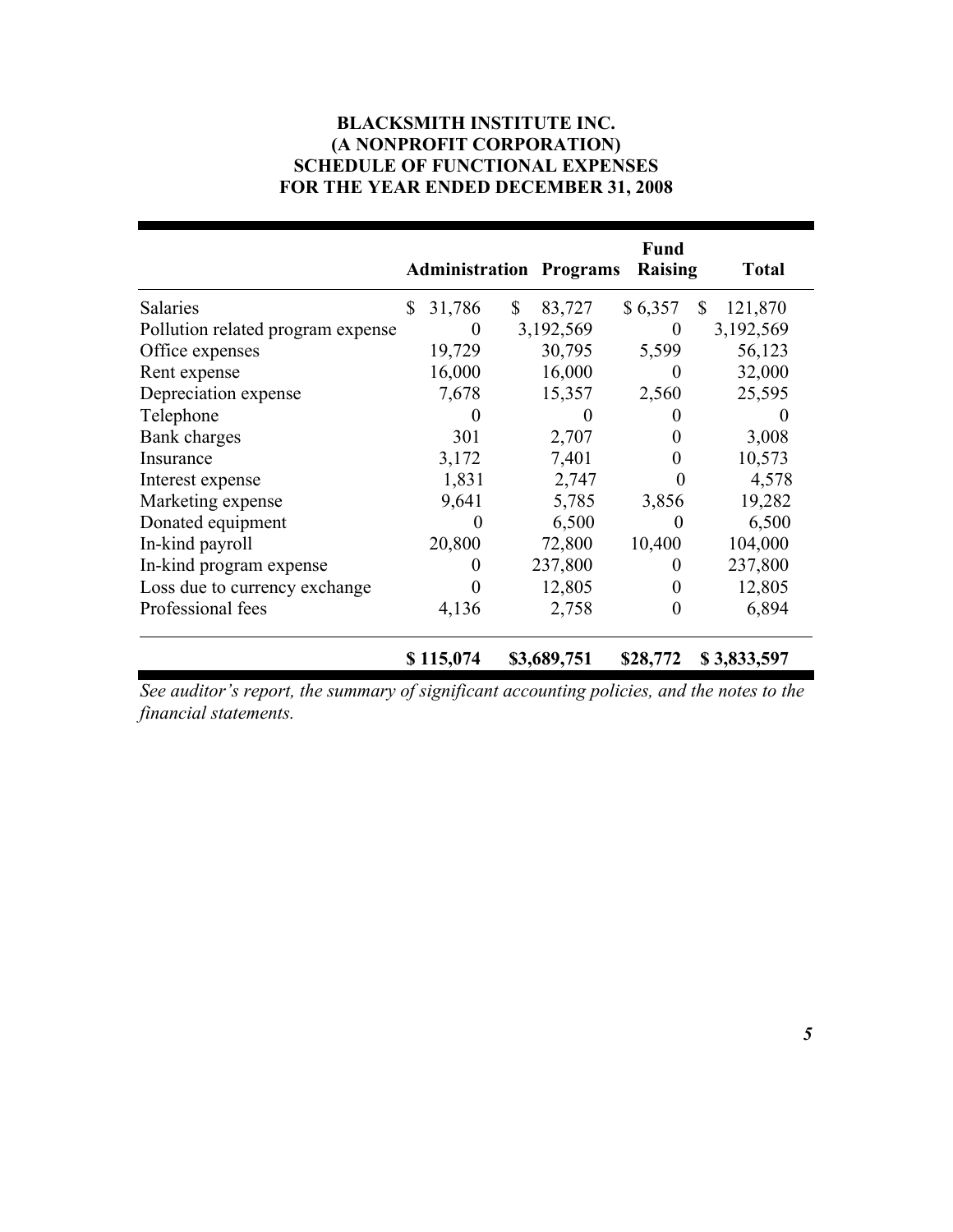## **BLACKSMITH INSTITUTE INC. (A NONPROFIT CORPORATION) SCHEDULE OF FUNCTIONAL EXPENSES FOR THE YEAR ENDED DECEMBER 31, 2007**

|                                   |              |             | <b>Fund</b><br><b>Administration Programs Raising</b> | <b>Total</b> |
|-----------------------------------|--------------|-------------|-------------------------------------------------------|--------------|
| <b>Salaries</b>                   | \$<br>57,432 | \$162,064   | \$19,143                                              | 238,639<br>S |
| Pollution related program expense | $\theta$     | 810,316     | $\theta$                                              | 810,316      |
| Office expenses                   | 8,596        | 9,829       | 339                                                   | 18,764       |
| Rent expense                      | 4,000        | 4,000       |                                                       | 8,000        |
| Depreciation expense              | 7,817        | 15,054      | 2,541                                                 | 25,412       |
| Telephone                         | 59           | 206         | 29                                                    | 294          |
| Bank charges                      | 266          | 2,392       |                                                       | 2,658        |
| Insurance                         | 663          | 1,546       |                                                       | 2,209        |
| Membership dues                   | 287          | 572         | 95                                                    | 954          |
| Professional fees                 | 3,949        | 2,917       | 50                                                    | 6,916        |
|                                   | 83,069       | \$1,008,896 | \$22,197                                              | \$1,114,162  |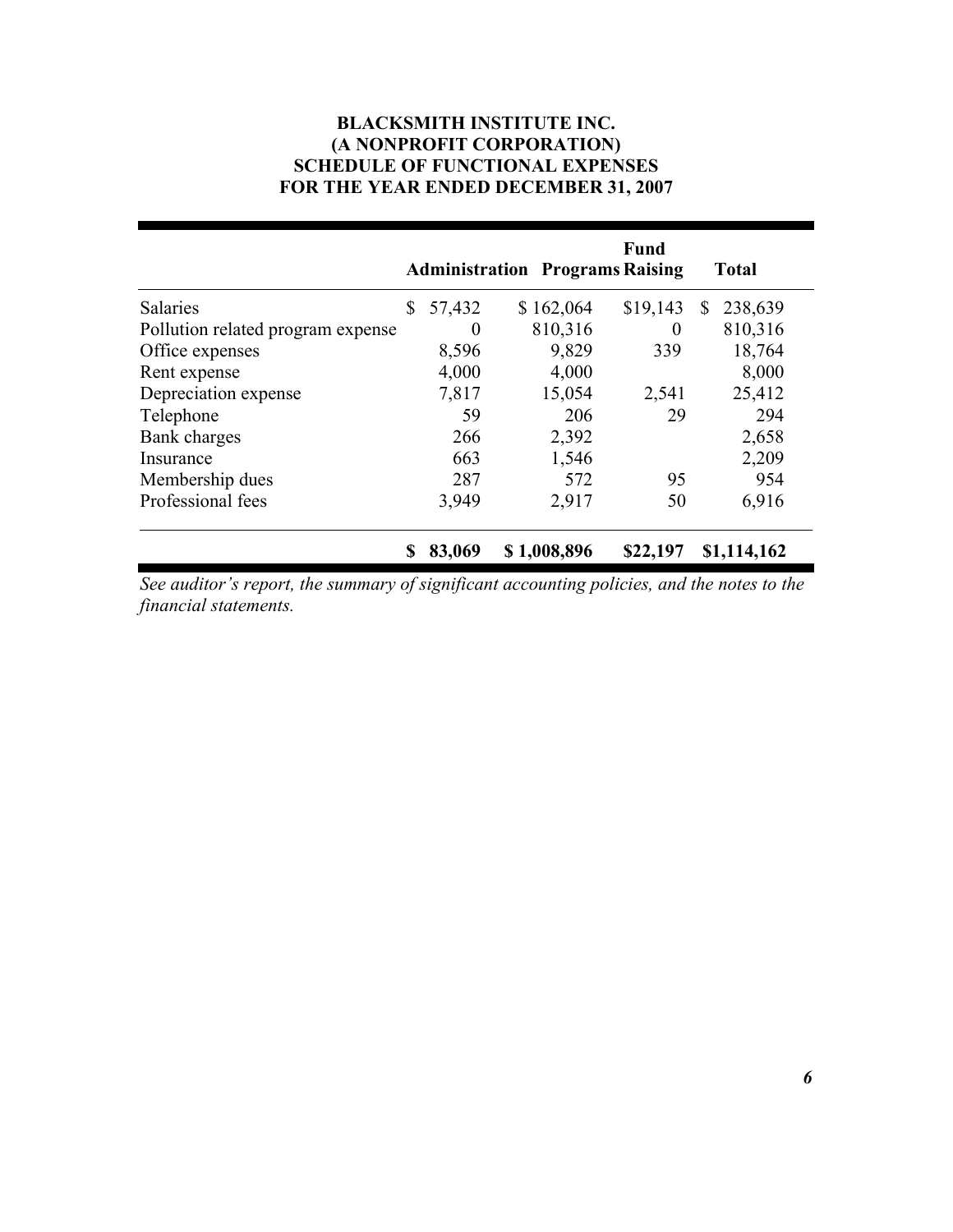## **BLACKSMITH INSTITUTE INC. (A NONPROFIT CORPORATION) STATEMENT OF CASH FLOWS FOR THE YEAR ENDED DECEMBER 31, 2008**

| <b>Cash flows from operating activities</b><br>Reconciliation of net income to net cash provided by<br>operating activities: |                  |
|------------------------------------------------------------------------------------------------------------------------------|------------------|
| Change in net assets                                                                                                         | \$<br>115,152    |
| Other adjustments                                                                                                            |                  |
| Adjustments to reconcile decrease in net assets to net cash                                                                  |                  |
| used by operating activities:                                                                                                |                  |
| Depreciation<br>(Increase)Decrease in operating assets                                                                       | 25,595           |
| Grants receivable                                                                                                            | (633, 846)       |
| Prepaid insurance                                                                                                            | 113              |
| Increase (decrease) in operating liabilities                                                                                 |                  |
| Accounts and accrued expenses payable                                                                                        | (6,502)          |
| Grant payable                                                                                                                | 699,359          |
| Net cash provided by operating activities                                                                                    | 199,871          |
| <b>Cash from investing activities</b>                                                                                        |                  |
| Computers                                                                                                                    | (1,099)          |
| Net cash used for investing activities                                                                                       | (1,099)          |
| Cash used for financing activities                                                                                           |                  |
| Net cash for financing activities                                                                                            | $\boldsymbol{0}$ |
| Net decrease in cash                                                                                                         | 198,772          |
| Cash, beginning of the year                                                                                                  | 509,934          |
| Cash, end of the year                                                                                                        | \$708,706        |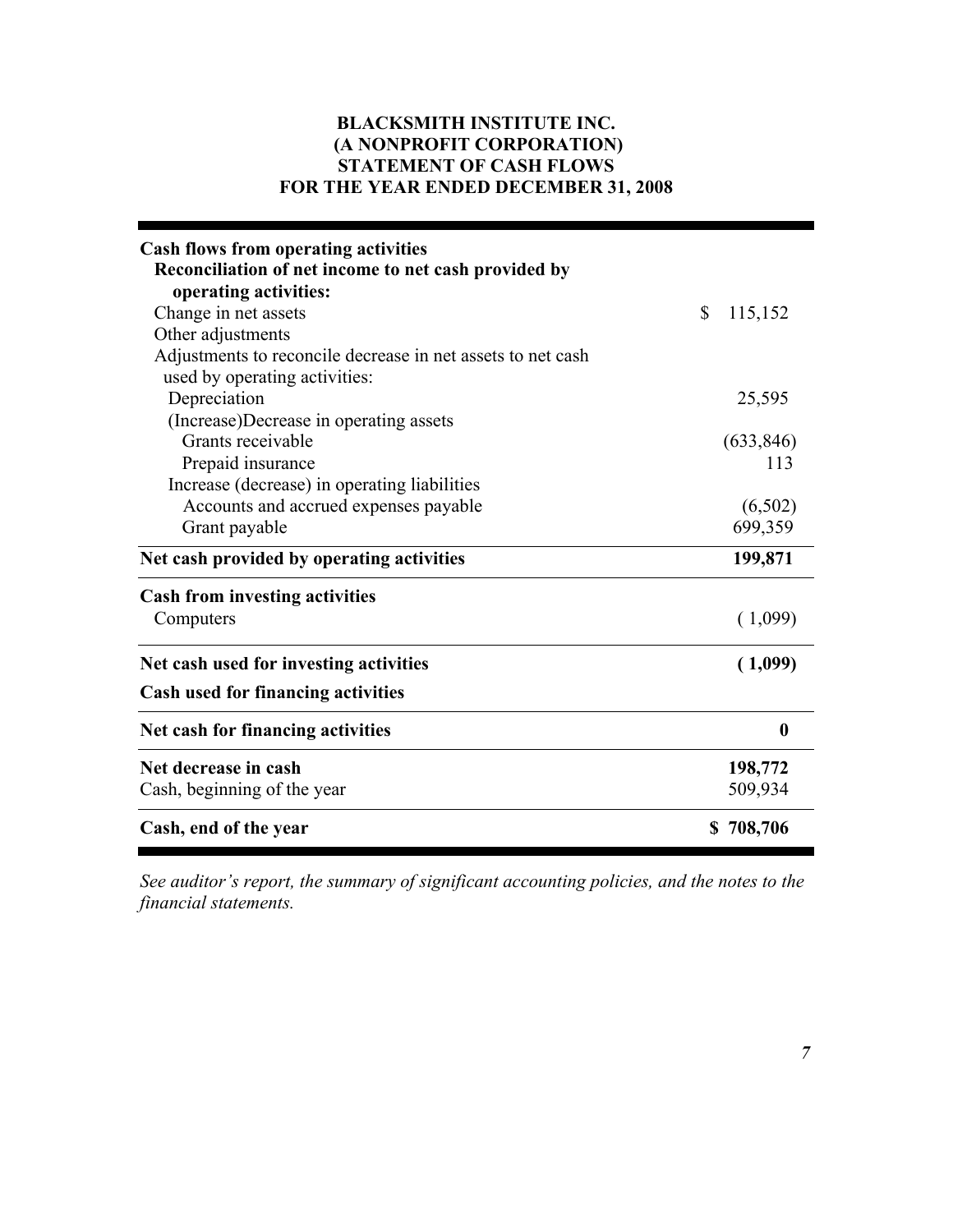## **BLACKSMITH INSTITUTE INC. (A NONPROFIT CORPORATION) STATEMENT OF CASH FLOWS FOR THE YEAR ENDED DECEMBER 31, 2007**

| <b>Cash flows from operating activities</b><br>Reconciliation of net income to net cash provided by<br>operating activities: |               |
|------------------------------------------------------------------------------------------------------------------------------|---------------|
| Change in net assets                                                                                                         | \$<br>239,863 |
| Other adjustments                                                                                                            |               |
| Adjustments to reconcile decrease in net assets to net cash                                                                  |               |
| used by operating activities:                                                                                                |               |
| Depreciation                                                                                                                 | 25,412        |
| (Increase)Decrease in operating assets                                                                                       |               |
| Grants receivable                                                                                                            | 121,987       |
| Prepaid insurance                                                                                                            | 56            |
| Deferred asset                                                                                                               | 11,765)       |
| Increase (decrease) in operating liabilities                                                                                 |               |
| Accounts and accrued expenses payable                                                                                        | 16,519        |
| Grant payable                                                                                                                | 18,231        |
| Deferred revenue                                                                                                             | 22,000)       |
| Net cash provided by operating activities                                                                                    | 388,303       |
| <b>Cash from investing activities</b>                                                                                        |               |
| Computers                                                                                                                    | 8,092         |
| Net cash used for investing activities                                                                                       | 8,092)        |
| <b>Cash used for financing activities</b>                                                                                    |               |
| Net cash for financing activities                                                                                            | $\bf{0}$      |
| Net decrease in cash                                                                                                         | 380,211       |
| Cash, beginning of the year                                                                                                  | 129,723       |
| Cash, end of the year                                                                                                        | \$<br>509,934 |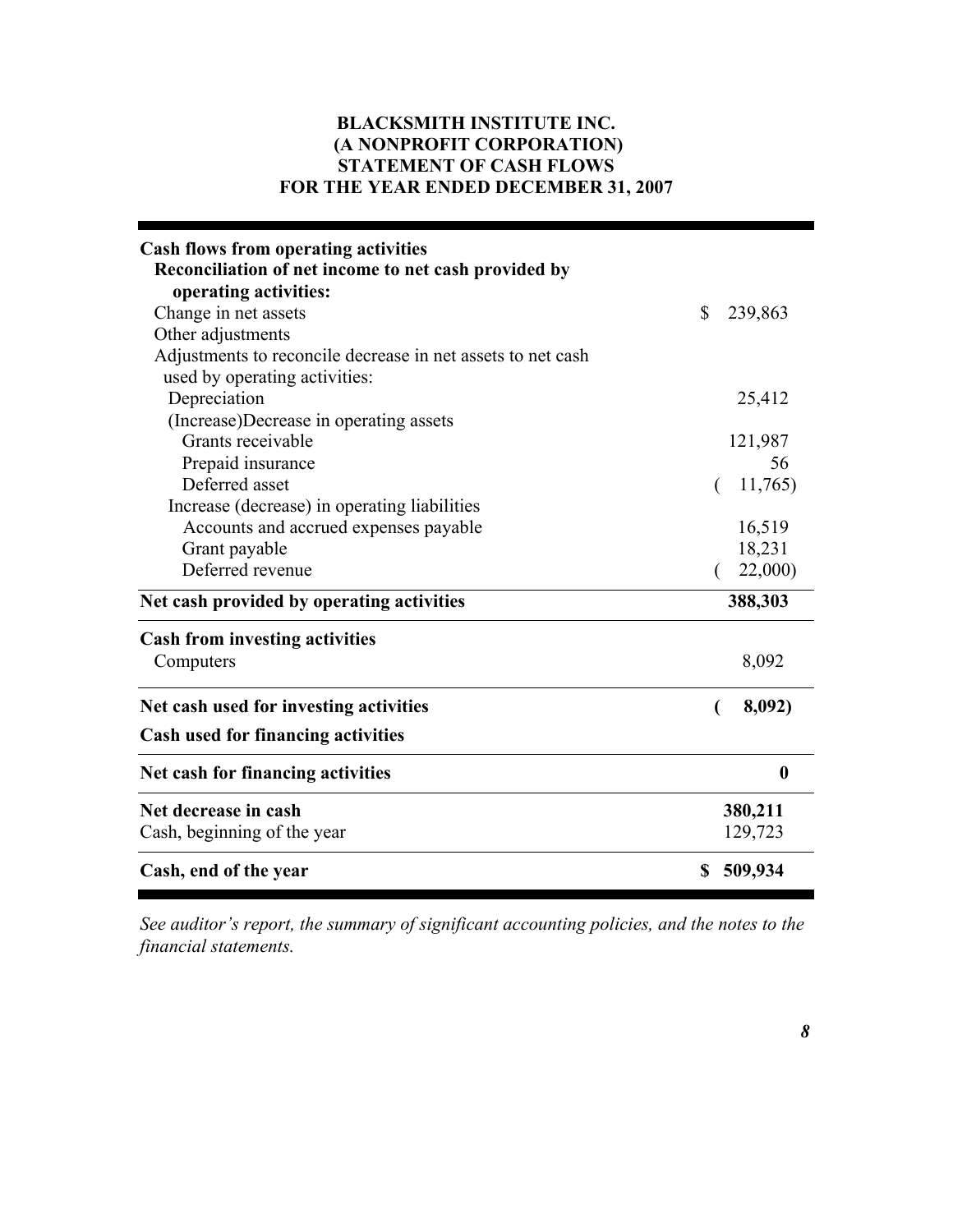### **BLACKSMITH INSTITUTE (A NONPROFIT CORPORATION) SUMMARY OF SIGNIFICANT ACCOUNTING POLICIES FOR THE YEAR ENDED DECEMBER 31, 2008**

### *Organization*

Blacksmith Institute Inc. ("the Organization") was incorporated in the State of New York under the not for profit laws on July 29, 1999. The Organization's objective is to serve the global community by providing funding and services to support developing nations with pollution-related environmental issues in an attempt to ensure a clean and hospitable planet for future generations.

### *Basis of Accounting*

The financial statements of the Organization have been prepared on the accrual basis of accounting and accordingly reflect all significant receivables, payables and other **liabilities** 

#### *Income taxes*

The Organization is exempt from federal income tax under Section 501© 3 of the Internal Revenue Code. In addition, the Corporation qualifies for the charitable contribution deduction under Section 170(b)(1)(A) and has been classified as an organization other than a private foundation under Section 509(a)(2).

#### *Revenue Recognition*

The Organization's revenue relating to contributions received, including unconditional promises to give is recognized as revenue in the period received at its fair value and the Organization distinguishes such contributions received for each net asset category in accordance with donor-imposed restrictions. Interest earned on loans is considered unrestricted and can be used for general operations.

*See auditor's report and the notes to the financial statements*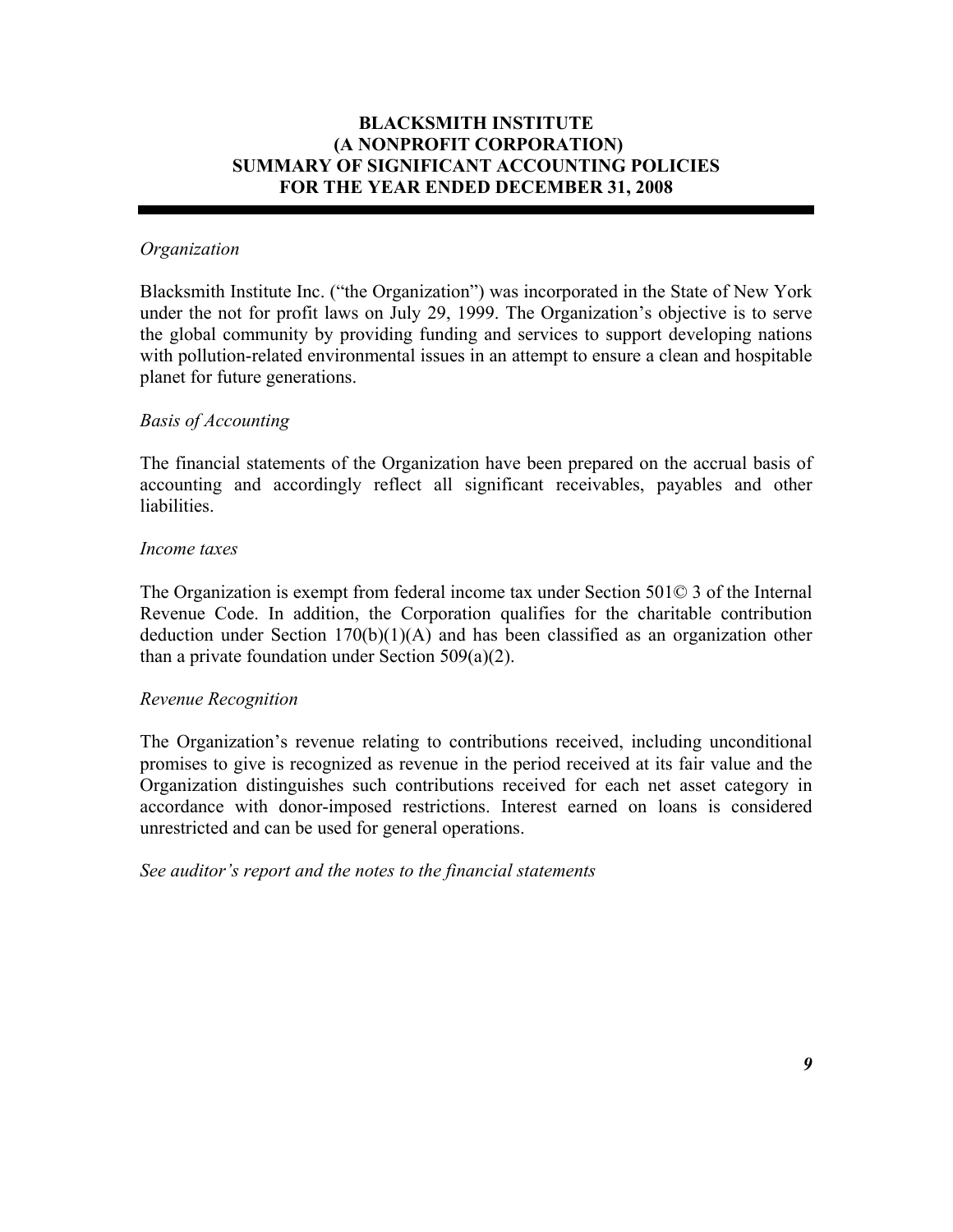### **BLACKSMITH INSTITUTE INC. (A NONPROFIT CORPORATION) SUMMARY OF SIGNIFICANT ACCOUNTING POLICIES FOR THE YEAR ENDED DECEMBER 31, 2008**

### *Fund Accounting*

The accounts of the Organization are maintained in accordance with the principles of fund accounting. Under fund accounting, resources for various purposes are classified for accounting and reporting purposes into funds established according to their nature and purpose. Separate accounts are maintained for each fund; however, in the accompanying financial statements, funds that have similar characteristics have been combined into fund groups. In accordance with SFAS No. 117, fund balances are classified on the Statement of Financial Position as unrestricted, temporarily restricted, or permanently restricted net assets based on the absence or existence and type of donor-imposed restrictions.

#### *Cash and cash equivalents*

For the purposes of the Statement of Cash Flows, the Organization considers all highly liquid investments with an initial maturity of three months or less to be cash equivalents.

#### *Investments*

Investments represent certificates of deposit with maturity dates in excess of three months that are recorded at cost.

#### *Fixed assets*

The Organization records its acquisitions of fixed assets at cost. Depreciation is provided over the estimated useful lives of the respective fixed assets.

#### *Expense Allocation*

Directly identifiable expenses are charged to programs, supporting services and fundraising. Expenses related to more than one function are charged to programs, supporting services and fundraising on the basis of periodic time and expense studies. Management and general expenses include those expenses that are not directly identifiable with any other specific function but provide for the overall support and direction of the Organization.

*See auditor's report and the notes to the financial statements.*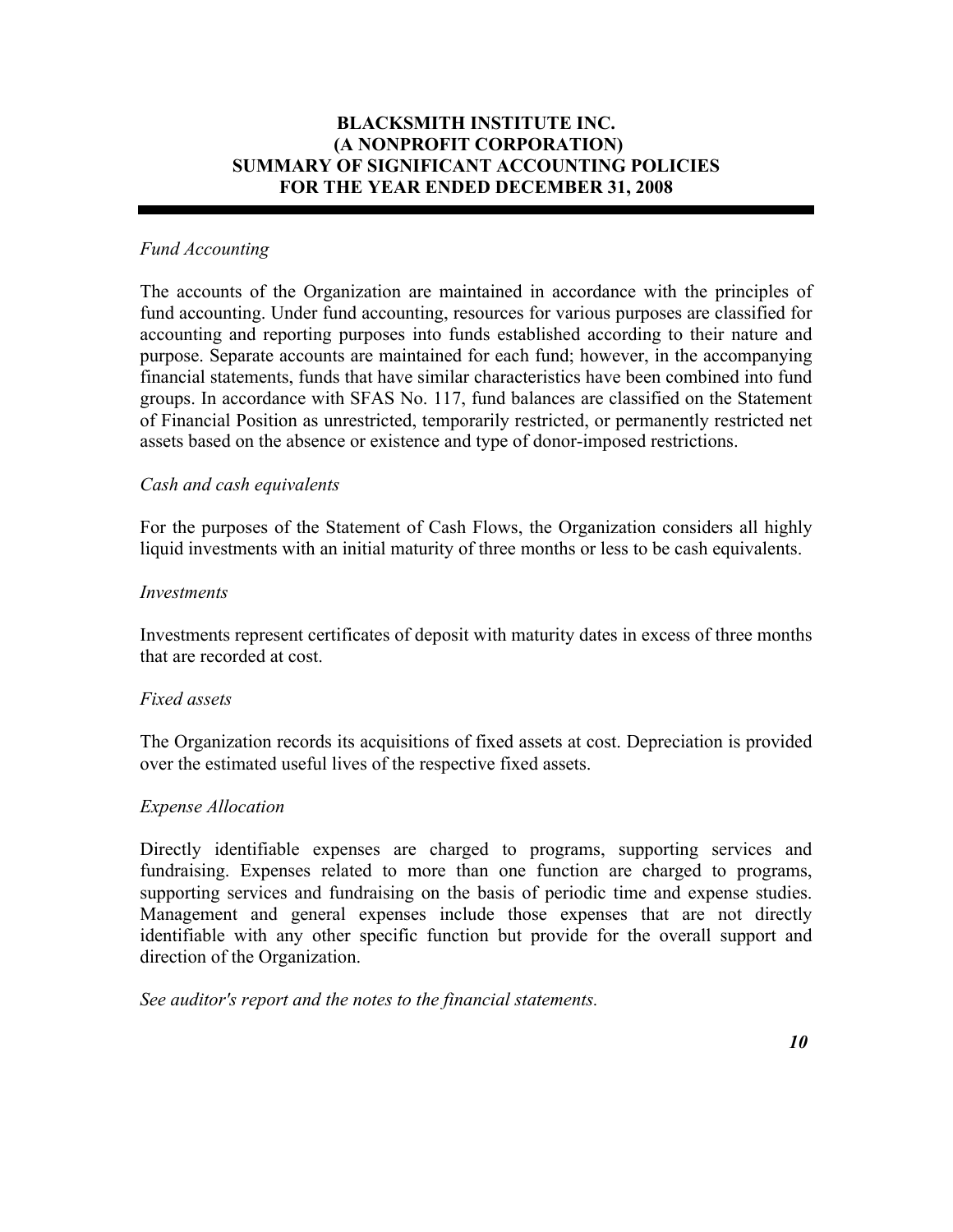### **BLACKSMITH INSTITUTE INC. (A NONPROFIT CORPORATION) SUMMARY OF SIGNIFICANT ACCOUNTING POLICIES FOR THE YEAR ENDED DECEMBER 31, 2008**

#### *Contributions*

Under SFAS No. 116, *Accounting for Contributions Received and Contributions Made,* contributions received are recorded as unrestricted, temporarily restricted, or permanently restricted net assets depending on the absence or existence and nature of any donor restrictions.

#### *Estimates*

Management uses estimates and assumptions in preparing financial statements. Those estimates and assumptions affect the reported amounts of assets and liabilities, the disclosure of contingent assets and liabilities, and the reported revenues and expenses. Actual results could differ from those estimates.

#### *Donated services*

The Organization recorded a contribution and corresponding expense for donated space and equipments, salaries, pollution-related program expense, office expense and telephone. The amount recorded is the estimated fair value of the donated expenses. During 2008, the Organization recorded a contribution as follows:

| <b>Salaries</b>                    | \$104,000 |
|------------------------------------|-----------|
| Pollution-related program expenses | 237,800   |
| Rent                               | 32,000    |
| Donated equipments                 | 6,500     |
| Office expenses                    | 42,951    |
| <b>Total</b>                       | \$423,251 |
|                                    |           |

*See auditor's report and the notes to the financial statements.*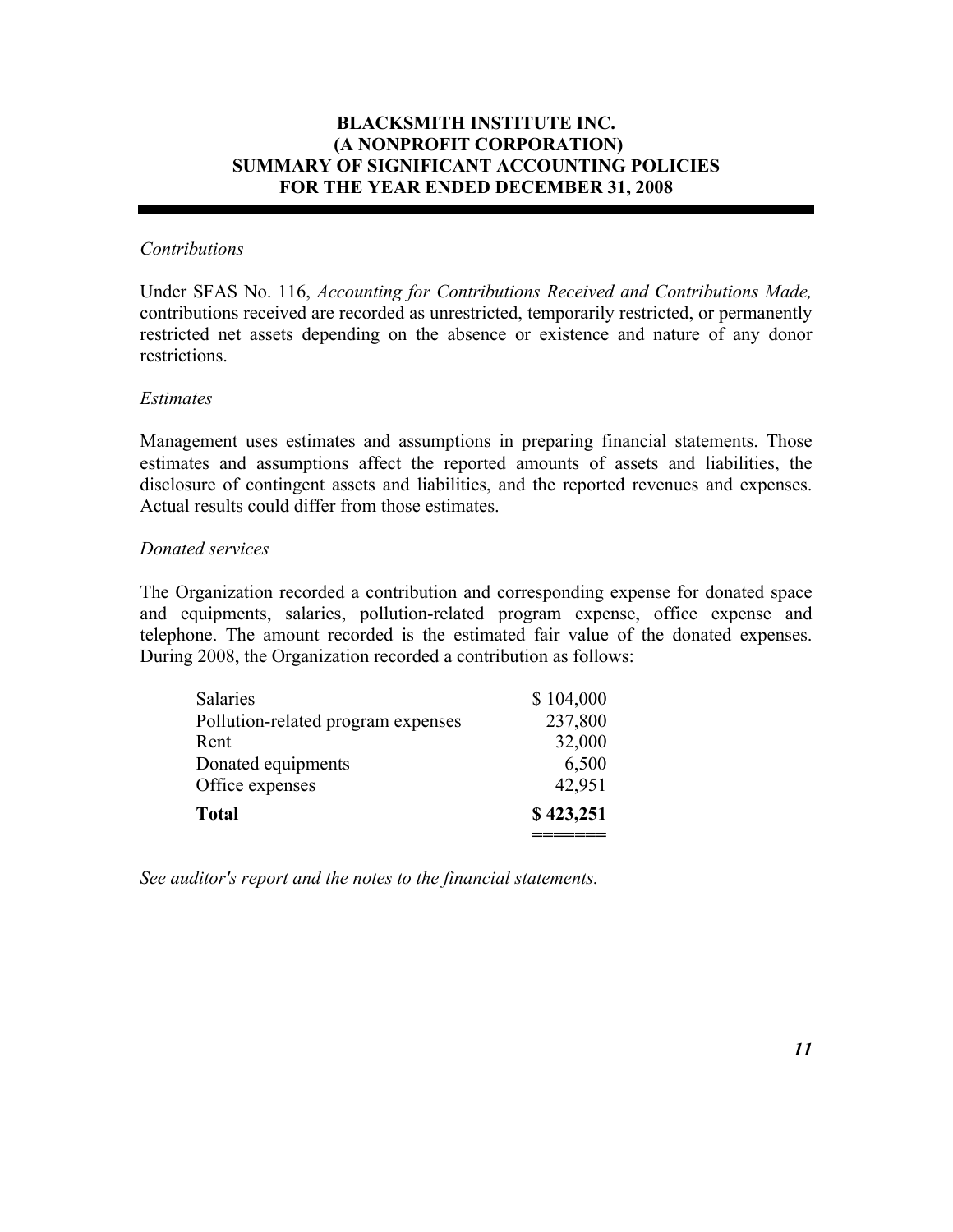### **BLACKSMITH INSTITUTE INC. (A NONPROFIT CORPORATION) NOTES TO THE FINANCIAL STATEMENTS DECEMBER 31, 2008**

*NOTE 1 - FIXED ASSETS*

| <b>TOTAL</b>                        | S             | 170,374           |  |
|-------------------------------------|---------------|-------------------|--|
| Less: accumulated depreciation      |               | 245,738<br>75,364 |  |
| Leasehold improvements<br>Equipment | <sup>\$</sup> | 234,794<br>10,944 |  |

### *NOTE 2- RELATED PARTY TRANSACTIONS*

The Organization received cash donations during the year ended December 31, 2008 from Great Forest Inc. a company owned by the Organization's chairman. The Organization received donated services as fully described in "SUMMARY OF SIGNIFICANT ACCOUNTING POLICES" from Great Forest Inc.

#### *NOTE 3 – PUBLIC SUPPORT AND REVENUE*

Contributions are generally available for unrestricted use, unless specifically restricted by the donor. Unconditional promises to give are recorded when the promise is received. The majority of promises to give are received from private foundations and corporations through fundraising organizations that the Company is registered with. The following contributions comprise a significant source of revenue for the Organization:

| <b>GREEN CROSS SWITZERLAND</b>     | \$1,868,857 |
|------------------------------------|-------------|
| ASIA DEVELOPMENT BANK              | 90,202      |
| <b>GREAT FOREST INC.</b>           | 85,000      |
| <b>ANNEBERG FOUNDATION</b>         | 70,000      |
| <b>INDUS CAPITAL PARTNERS LLC</b>  | 50,000      |
| <b>JOSH GINSBURG</b>               | 50,000      |
| ARGONNE NATIONAL LIBRARY           | 49,000      |
| EASTERN ADVISORS CAPITAL GROUP LLC | 46,500      |
| VISTA HERMOSA FOUNDATION           | 25,000      |
| KANDOORIE CHARITABLE FOUNDATION    | 21,000      |
| <b>BARBARA ZUCKERBERG</b>          | 20,000      |
| <b>MURRAY PALMER</b>               | 20,000      |
| <b>SOHN FOUNDATION</b>             | 10,000      |
|                                    |             |

*See auditors' report and the summary of significant accounting policies 12*